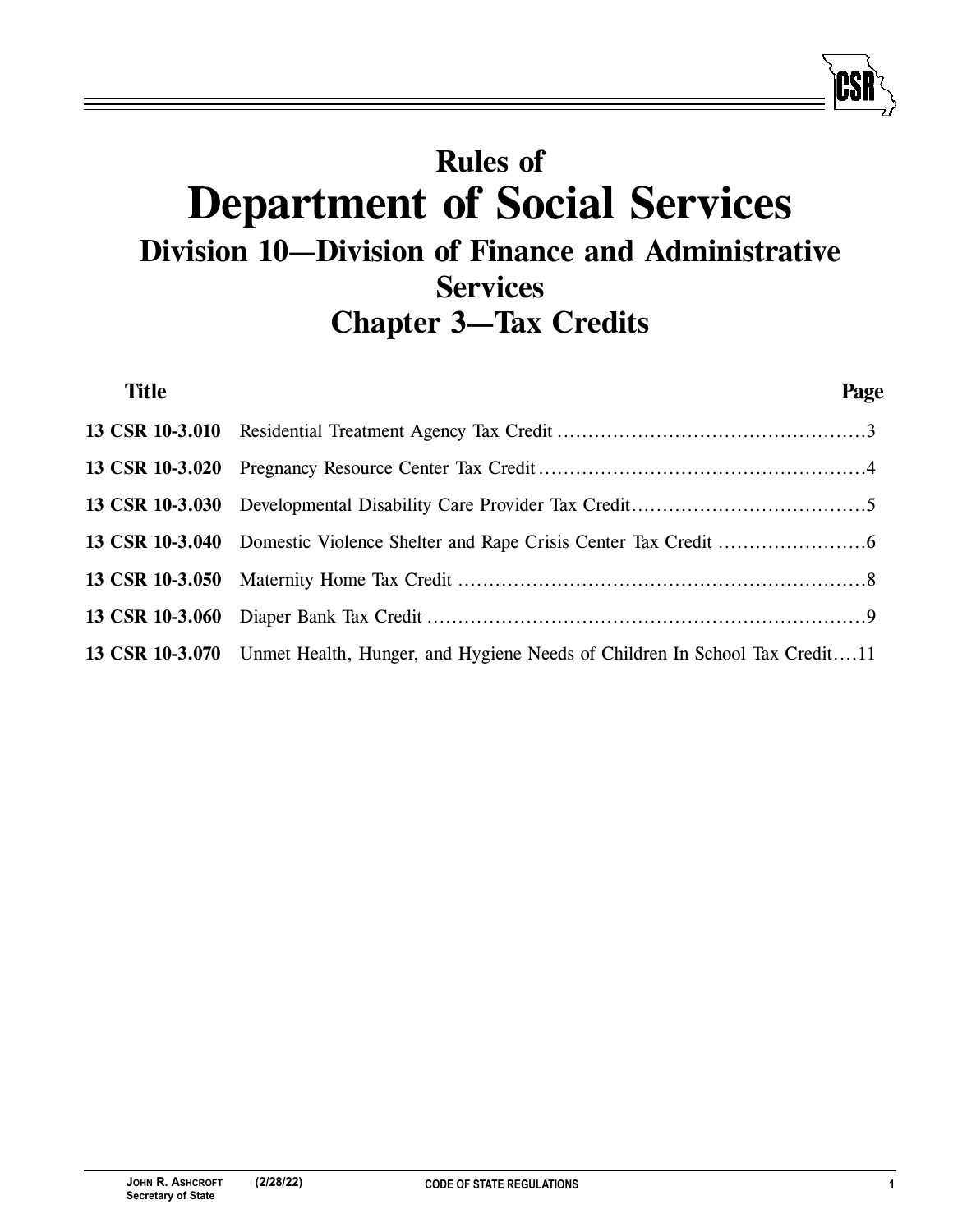

# **Title 13—DEPARTMENT OF SOCIAL SERVICES Division 10—Division of Finance and Administrative Services Chapter 3—Tax Credits**

## **13 CSR 10-3.010 Residential Treatment Agency Tax Credit**

*PURPOSE: This rule describes the procedures for the implementation of section 135.1150, RSMo, Residential Treatment Agency Tax Credit Act.* 

(1) A qualified residential treatment agency may apply for tax credits on behalf of taxpayers who make cash donations to the agency. The amount of total credits available to any qualified residential treatment agency cannot exceed the total funds received from the Department of Social Services in the preceding twelve (12) months. Those who donate to qualifying providers are eligible to receive a tax credit up to fifty percent (50%) of their donation. Qualified residential treatment agencies that accept these donations are required to remit payments equivalent to the amount of the tax credit to the state of Missouri.

#### (2) Definitions.

(A) "Director" means the director of the Department of Social Services or designee.

(B) "Qualified residential treatment agency," for the purpose of the Residential Treatment Agency Tax Credit, means a residential care facility that meets the definition stated in section 135.1150, RSMo.

(3) Qualified residential treatment agencies must apply for the tax credit on behalf of the taxpayers. Required information includes:

(A) A complete and accurate Residential Treatment Agency Tax Credit Application. Applications may be obtained at the Department of Social Services website: www.dss.mo.gov or by writing to—

> Department of Social Services Attention: Residential Treatment Agency Tax Credit PO Box 853

Jefferson City, MO 65102-0853;

(B) Verification of accreditation status; (C) A statement attesting to the receipt of an eligible donation, which includes the following information:

1. Taxpayer type and supporting documentation, when applicable;

- 2. Taxpayer's name;
- 3. Taxpayer's identification number;
- 4. Amount of the eligible donation and

supporting documentation, when applicable;

5. Amount of anticipated tax credit;

6. Date the donation was received by the agency; and

7. Signature of the executive director;

(D) Payment from the qualified residential treatment agency equal to the value of the tax credit for which the application is being submitted. Checks must be made payable to the Department of Social Services; and

(E) Verifying documentation must be attached to the tax credit application. The type of documentation required will depend on the type of donation. Required documentation includes the following:

1. Cash—legible receipt from the residential treatment agency which indicates the name and address of the organization; name, address, and telephone number of the contributor; amount and date the contribution was received; and signature of a representative of the residential treatment agency receiving the contribution;

2. Check—photocopy of the canceled check, front and back—if not possible then copy of the original check and a receipt from the residential treatment agency including the same information required of a cash donation as described in paragraph  $(3)(E)1$ . of this rule;

3. Credit card—legible transaction receipt with the name and address of the residential treatment agency; contributor's name, address, and telephone number; amount and date the contribution was received; and signature of a representative of the residential treatment agency receiving the contribution. Receipts should have the credit card account number blacked out;

4. Money order or cashier's check—legible copy of the original document with the name and address of the residential treatment agency; contributor's name, address, and telephone number; amount and date the contribution was received; and signature of a representative of the residential treatment agency receiving the contribution;

5. Regarding contributions of stocks and bonds, the amount of the contribution is the fair market value of the item as of the date of the donation. Information required when submitting applications for tax credit shall include the source and date the stock was valued and how the bond amount was determined;

6. The value of contributions of real estate is the fair market value of the real estate within three (3) months of the date of the donation. The fair market value is the lower of at least two (2) qualified independent appraisals for commercial, vacant, or residential property that has been determined to have

a value of over fifty thousand dollars (\$50,000). Commercial, vacant, or residential property having a value of fifty thousand dollars (\$50,000) or less will require only one (1) appraisal. The appraisals will be conducted by two (2) different licensed real estate appraisers; and

7. Contributions that include a benefit to the donor—in addition to the documentation that is needed in paragraphs  $(3)$   $(E)$ 1.-6., the residential treatment agency must provide written documentation of the type of function or event from which the benefit was received, description of the benefit received (if an auction item, identify the item received), gross amount of the contribution, fair market value of the benefit, and how the fair market value of the benefit was determined.

(4) All applications and payments must be submitted within twelve (12) months from date the eligible donation was received from the taxpayer. Tax credit applications submitted more than one (1) year following the date of the contribution will be void and the right to the tax credit will be forfeited.

(5) Information required in section (3) of this rule, must be submitted to the address referenced in subsection (3)(A).

(6) Total tax credits issued for any qualified residential treatment agency cannot exceed the total payments made by the Department of Social Services to the qualified residential treatment agency in the twelve (12) months preceding the month the application for the tax credit was received. In the event the total credits exceed the total payments made to a qualified residential treatment agency by the Department of Social Services, the application and payment will be returned to the qualified residential treatment agency and may be resubmitted by the agency within thirty (30) days of the date the application was returned or within twelve (12) months from the date the donation was received by the agency, whichever is later.

(7) Upon receipt of the information required in subsection (3)(C) the Department of Social Services will verify with the Department of Revenue any outstanding balances due from taxpayer's prior year's state tax liability. If a balance due is outstanding, the amount of tax credit issued under this rule will be reduced by that amount. The director of the Department of Social Services is subject to the confidentiality and penalty provisions of section 32.057, RSMo, relating to the disclosure of tax information.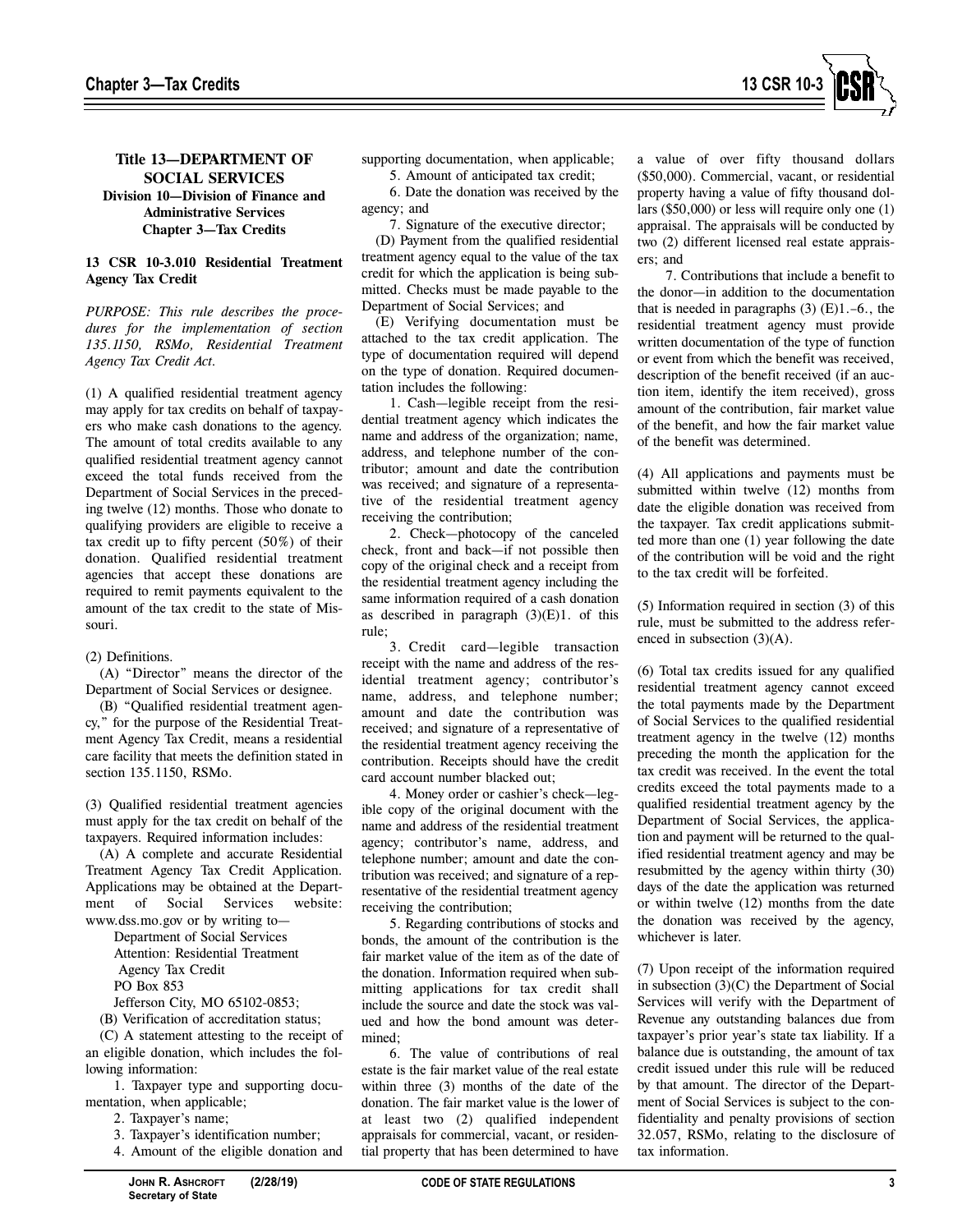**13 CSR 10-3—DEPARTMENT OF SOCIAL SERVICES Division 10—Division of Finance and Administrative Services**



(8) Upon verification of the information required in section (3) of this rule, the Department of Social Services will issue a certificate to the taxpayer indicating the amount of tax credit that was approved.

(A) Certificates will be mailed to the taxpayer at the address provided on the application submitted by the qualified residential treatment agency.

(B) The Department of Social Services will not provide information regarding taxpayers' state tax liability to unauthorized individuals.

(C) In the event a taxpayer's tax credit is reduced as a result of delinquent taxes, a refund will not be issued to the qualified residential treatment agency.

(9) Approved tax credit certificates will be issued within forty-five (45) days of receipt of the completed application submitted by the qualified residential treatment agency.

(10) When a certificate is assigned, transferred, sold, or otherwise conveyed, a notarized endorsement must be submitted to the Department of Social Services within thirty (30) days of the date of the transaction. Information submitted must include:

(A) A complete and accurate Tax Credit Transfer Form found at the Department of Social Services website: www.dss.mo.gov. Forms may also be obtained by writing to the address provided in subsection (3)(A).

*AUTHORITY: sections 135.1150 and 660.017, RSMo 2016.\* This rule originally filed as 13 CSR 35-100.010. Emergency rule filed Sept. 18, 2006, effective Oct. 1, 2006, expired March 29, 2007. Original rule filed Sept. 18, 2006, effective March 30, 2007. Amended: Filed Feb. 25, 2013, effective Aug. 30, 2013. Moved to 13 CSR 10-3.010 and amended: Filed July 19, 2018, effective March 30, 2019.* 

*\*Original authority: 135.1150, RSMo 2006, amended 2007, 2012, 2015 and 660.017, RSMo 1993, amended 1995.* 

#### **13 CSR 10-3.020 Pregnancy Resource Center Tax Credit**

*PURPOSE: This rule describes the procedures for the implementation of section 135.630, RSMo, Pregnancy Resource Center Tax Credit to reflect the requirements of HB 1485 (2006).* 

(1) A qualified pregnancy resource center may apply for tax credits on behalf of taxpayers who make contributions to the agency. The amount of tax credit issued may be equivalent to up to fifty percent (50%) of the

contribution to the agency. Credits shall not be less than fifty dollars (\$50) and cannot exceed fifty thousand dollars (\$50,000) to a taxpayer in a fiscal year. The total amount of tax credits issued under this rule cannot exceed the amount stated in section 135.630, RSMo in any fiscal year.

## (2) Definitions.

(A) "Director" means the director of the Department of Social Services (DSS) or designee.

(B) "Qualified Pregnancy resource center," for the purpose of the Pregnancy Resource Center Tax Credit, means a pregnancy resource center that meets the definition stated in section 135.630, RSMo.

(3) The director will annually develop and maintain a list of centers which are qualified for the Pregnancy Resource Center Tax Credit. A copy of the pregnancy resource center listing is posted on the DSS website and will be made available to taxpayers upon request to the address referenced in paragraph  $(4)(A)1$ .

(4) Annually, the director will determine which facilities in Missouri may be classified as pregnancy resource centers for purposes of the Pregnancy Resource Center Tax Credit. To be a qualified center for purpose of the Pregnancy Resource Center Tax Credit, a facility must meet the definition set forth in section 135.630, RSMo.

(A) In order for the director to make such determinations, centers seeking eligibility must submit the following information:

1. A complete and accurate Pregnancy Resource Center Tax Credit Application for Agency Eligibility Verification. Applications may be obtained at the Department of Social Services website: www.dss.mo.gov or by writing to—

Department of Social Services

Attn: Pregnancy Resource Center Tax

 Credit Program PO Box 863

Jefferson City, MO 65102-0863;

2. A copy of certificate of incorporation;

3. Verification of Internal Revenue Service (IRS) tax-exempt status;

4. A brief program description including the number and ages of women served annually and the capacity of the facility;

5. All information should be submitted to the address referenced in paragraph  $(4)(A)1$ .

(B) All pregnancy resource centers must establish their eligibility for the Pregnancy Resource Center Tax Credit on an annual basis by submitting an application for eligibility along with the required documentation as stated in subsection  $(4)(A)$  of this rule no later than June 1.

(C) Within forty-five (45) days of receipt of the required information, the director will make a determination of eligibility and notify the pregnancy resource center of the determination in writing. Upon a determination of eligibility, a center will automatically be added to the pregnancy resource center listing.

(D) Qualified centers must contact the Department of Social Services within thirty (30) days of any changes in business functions that could impact their qualifying status. The department will review the agency's eligibility for participation in the tax credit program and notify the agency of the determination in writing.

(5) The director shall apportion the total available tax credits equally among all qualified pregnancy resource centers and the apportionment will be effective the first day of each state fiscal year (FY).

(A) The director shall inform each qualified pregnancy resource center of its share of the apportioned credits no later than thirty (30) days following July 1 of each fiscal year.

(B) The director shall no less than quarterly review the amount of apportioned tax credits being utilized by each qualified pregnancy resource center. Upon request by the director, pregnancy resource centers will provide in writing the amount their agency plans to utilize in tax credits for the fiscal year. Pregnancy resource centers seeking additional apportionment must submit a request to the director in writing. If a pregnancy resource center fails to use all, or a portion of its available credits throughout the fiscal year, the director may reapportion these unused tax credits to maximize the amount of tax credits available to taxpayers.

(C) Within thirty (30) days of any reapportionment, the director shall notify those pregnancy resource centers that would be affected by the reapportioned tax credit. The director will consider comments the pregnancy resource centers submit concerning planned future uses of the agency's tax credit allocation prior to the end of the thirty- (30-) day period. The director's decision regarding reapportionment shall be final.

(D) The cumulative amount of tax credits that may be claimed by taxpayers contributing to the centers shall not exceed the amount stated in section 135.630, RSMo.

(6) A qualified pregnancy resource center shall report the receipt of any contribution it believes qualifies for the tax credit on a form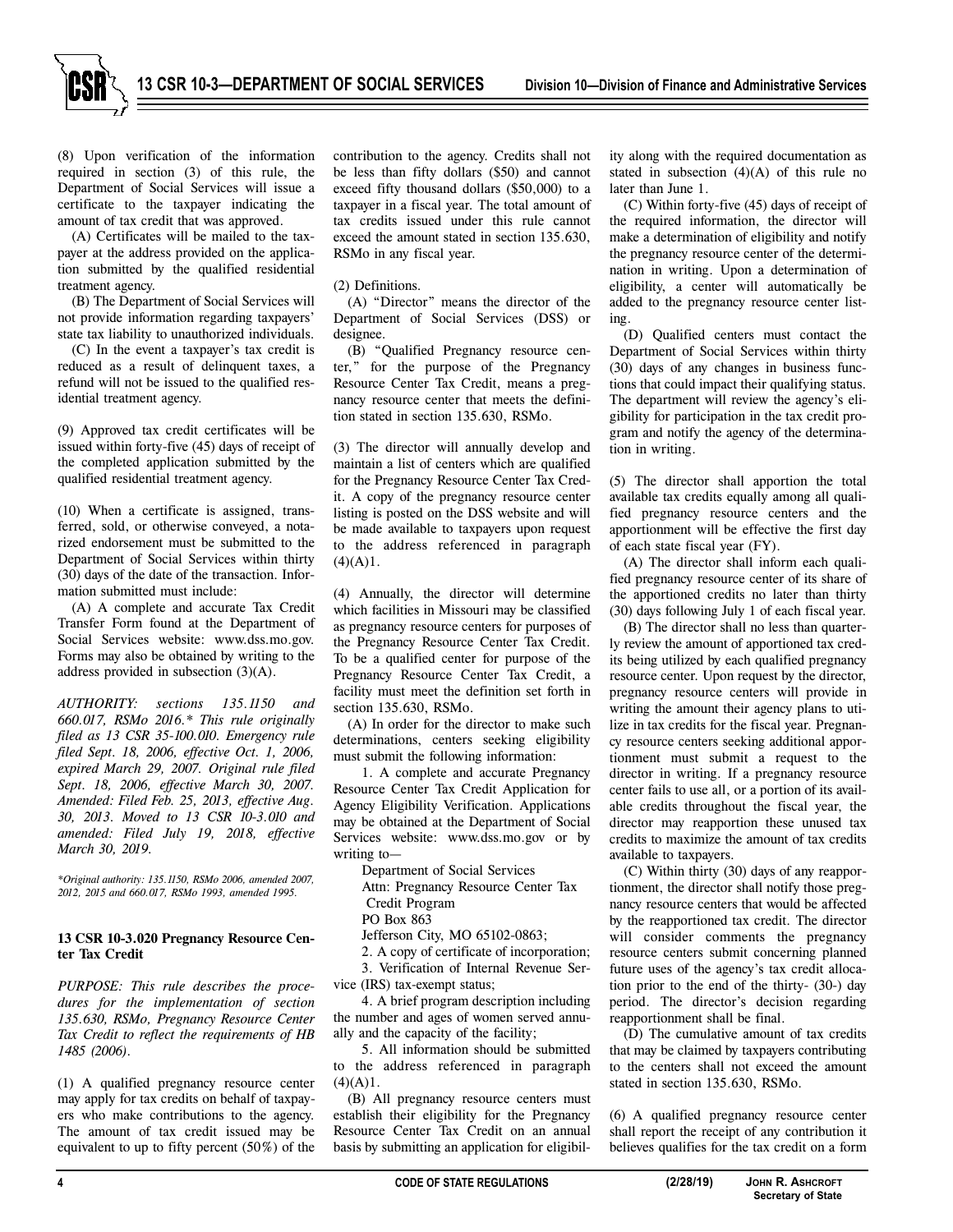

provided by the director. This form is known as the Pregnancy Resource Center Tax Credit Application For Claiming Tax Credits.

(A) Pregnancy resource centers may request the tax credit application at the Department of Social Services website www.dss.mo.gov or by writing to the address referenced in paragraph (4)(A)1.

(B) Pregnancy resource centers are permitted to decline a contribution from a taxpayer.

(C) The tax credit application shall be submitted to the director, by the pregnancy resource center within one (1) calendar year of the receipt of the contribution. Tax credit applications submitted more than one (1) year following the date of the contribution will be void and the right to the tax credit will be forfeited.

(D) Verifying documentation must be attached to the tax credit application when submitted by the Pregnancy Resource Center. The type of documentation required will depend on the type of donation. Required documentation includes the following:

1. Cash—legible receipt from the pregnancy resource center, which indicates the name and address of the organization; name, address, and telephone number of the contributor; amount of the cash donation and the date the contribution was received; and a signature of a representative of the pregnancy resource center receiving the contribution;

2. Check—photocopy of the canceled check, front and back—if not possible then copy of the original check and a receipt from the pregnancy resource center including the same information required of a cash donation as described in paragraph  $(6)(D)1$ . of this rule;

3. Credit card—legible transaction receipt with the name and address of the pregnancy resource center; name, address, and telephone number of the contributor; amount and date the contribution was received; and a signature of a representative of the pregnancy resource center receiving the contribution. Receipts should have the credit card account number blacked out;

4. Money order or cashier's check—legible copy of the original document with the name and address of the pregnancy resource center; name, address, and telephone number of the contributor; amount of the cash donation and the date the contribution was received; and a signature of a representative of the pregnancy resource center receiving the contribution;

5. Regarding contributions of stocks and bonds, the amount of the contribution is the fair market value of the item as of the date of the donation. Information required when submitting applications for tax credit shall

include the source and date the stock was valued and how the bond amount was determined;

6. The value of a contribution of real estate shall be the fair market value of the real estate within three (3) months of the date of the donation. The fair market value is the lower of at least two (2) qualified independent appraisals for commercial, vacant, or residential property that has been determined to have a value of over fifty thousand dollars (\$50,000). Commercial, vacant, or residential property having a value of fifty thousand dollars (\$50,000) or less will require only one (1) appraisal. The appraisals will be conducted by two (2) different licensed real estate appraisers; and

7. Contributions that include a benefit to the donor—in addition to the documentation needed in paragraphs  $(6)(D)1.-6$ , the pregnancy resource center must provide written documentation of the type of function or event from which the benefit was received, description of the benefit received (if an auction item, identify the item received), gross amount of the contribution, fair market value of the benefit, and how the fair market value of the benefit was determined.

(7) The director will verify with the Department of Revenue any outstanding balances due from the taxpayer's prior year's state tax liability. If a balance due is outstanding, the amount of tax credit issued under this rule will be reduced by that amount. The director shall be subject to the confidentiality and penalty provisions of section 32.057, RSMo, relating to the disclosure of tax information.

(8) Within forty-five (45) days of receipt of the tax credit application, the director will provide written notification of its decision to approve the application to the following parties:

(A) Taxpayer (notification to the taxpayer will include the amount of tax credit that was approved); and

(B) Missouri Department of Revenue.

*AUTHORITY: section 660.017, RSMo 2016, and section 135.630, RSMo Supp. 2018.\* This rule originally filed as 13 CSR 35- 100.020. Emergency rule filed Sept. 18, 2006, effective Oct. 1, 2006, expired March 29, 2007. Original rule filed Sept. 18, 2006, effective March 30, 2007. Moved to 13 CSR 10-3.020 and amended: Filed July 19, 2018, effective March 30, 2019.* 

*\*Original authority: 135.630, RSMo 2006, amended 2007, 2013, 2014, 2018 and 660.017, RSMo 1993, amended 1995.*

## **13 CSR 10-3.030 Developmental Disability Care Provider Tax Credit**

*PURPOSE: This rule describes the procedures for the implementation of section 135.1180, RSMo (2012), Developmental Disability Care Provider Tax Credit Program, to reflect the requirements of HB 1172 (2012).* 

(1) A qualified developmental disability care provider may apply for tax credits on behalf of taxpayers who make donations to the provider as provided herein. Those who donate to qualifying providers are eligible to receive a tax credit up to fifty percent (50%) of their donation. Qualified developmental disability care providers that accept these donations are required to remit payments equivalent to the amount of the tax credit to the state of Missouri.

## (2) Definitions.

(A) "Director" means the director of the Department of Social Services or designee.

(B) "Qualified developmental disability care provider," for the purpose of the Developmental Disability Care Provider Tax Credit, means a care provider that meets the definition stated in section 135.1180, RSMo.

(3) Qualified developmental disability care providers must apply for the tax credit on behalf of the taxpayers. Acceptable applications for the tax credit require—

(A) A complete and accurate Developmental Disability Care Provider Tax Credit Application. Applications may also be obtained at the Department of Social Services website www.dss.mo.gov or by writing to—

Department of Social Services

Attn: Developmental Disability Care Provider Tax Credit

PO Box 853

Jefferson City, MO 65102-0853;

(B) A statement attesting to the receipt of an eligible donation, which includes the following information:

1. Taxpayer type and supporting documentation, when applicable;

2. Taxpayer's name;

3. Taxpayer's identification number;

4. Amount of the eligible donation and supporting documentation, when applicable;

5. Amount of anticipated tax credit; 6. Date the donation was received by the agency; and

7. The signature of the executive director of the qualified developmental disability care provider;

(C) Payment from the qualified developmental disability care provider equal to the value of the tax credit for which the application is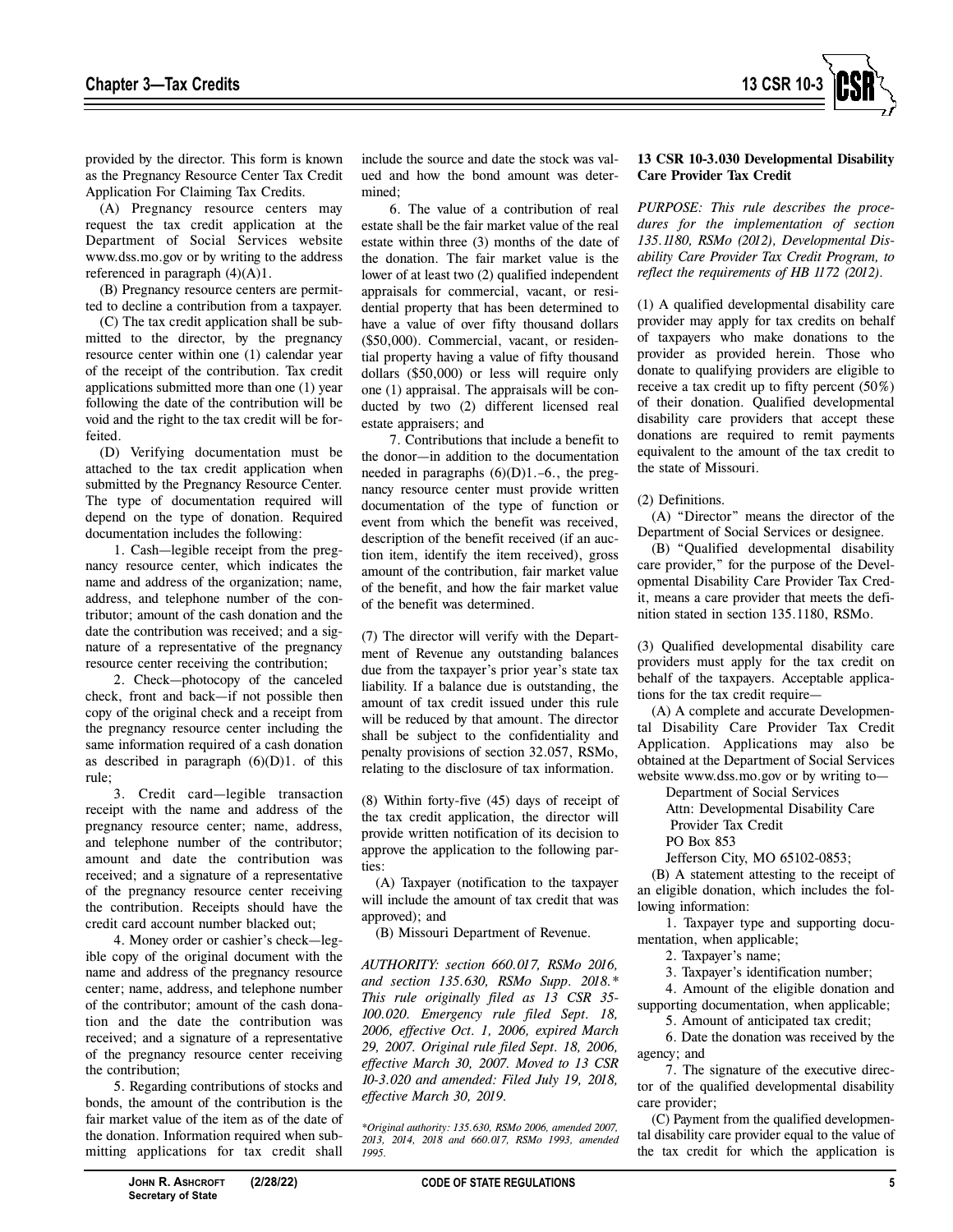being submitted. Checks must be made payable to the Department of Social Services; and

(D) Verifying documentation must be attached to the tax credit application. The type of documentation required will depend on the type of donation. Required documentation includes the following:

1. Cash—legible receipt from the developmental disability care provider which indicates the name and address of the organization; name, address, and telephone number of the contributor; and amount and date the contribution was received; signature of a representative of the developmental disability care provider receiving the contribution;

2. Check—photocopy of the canceled check, front and back—if not possible then copy of the original check and a receipt from the developmental disability care provider including the same information required of a cash donation as described in paragraph  $(2)(D)1$ . of this rule;

3. Credit card—legible transaction receipt with the name and address of the developmental disability care provider; contributor's name, address, and telephone number; amount and date the contribution was received; and signature of a representative of the developmental disability care provider receiving the contribution. Receipts should have the credit card account number blacked out;

4. Money order or cashier's check—legible copy of the original document with the name and address of the developmental disability care provider; contributor's name, address, and telephone number; amount and date the contribution was received; and signature of a representative of the developmental disability care provider receiving the contribution;

5. Regarding contributions of stocks and bonds, the amount of the contribution is the fair market value of the item as of the date of the donation. Information required when submitting applications for tax credit shall include the source and date the stock was valued and how the bond amount was determined;

6. The value of contributions of real estate is the fair market value of the real estate within three (3) months of the date of the donation. The fair market value is the lower of at least two (2) qualified independent appraisals for commercial, vacant, or residential property that has been determined to have a value of over fifty thousand dollars (\$50,000). Commercial, vacant, or residential property having a value of fifty thousand dollars (\$50,000) or less will require only one (1) appraisal. The appraisals will be conducted by two (2) different licensed real estate appraisers; and

7. Contributions that include a benefit to the donor—in addition to the documentation needed in paragraphs (3)(D)1.–6., the developmental disability care provider must provide written documentation of the type of function or event from which the benefit was received, description of the benefit received (if an auction item, identify the item received), gross amount of the contribution, fair market value of the benefit, and how the fair market value of the benefit was determined.

(4) All applications and payments must be submitted within twelve (12) months from the date the eligible donation was received from the taxpayer. The date of submission will be determined by the date that the application and payment are postmarked. Tax credit applications submitted more than one (1) year following the date of the contribution will be void and the right to the tax credit will be forfeited.

(5) Information required in section (3) of this rule, must be submitted to the address referenced in subsection (3)(A).

(6) Upon receipt of the information required in subsection (3)(B), the Department of Social Services will verify with the Department of Revenue whether or not the taxpayer has any outstanding balances due from the taxpayer's prior year's state tax liability. If a balance due is outstanding, the amount of tax credit issued under this rule will be reduced by that amount. The director of the Department of Social Services is subject to the confidentiality and penalty provisions of section 32.057, RSMo, relating to the disclosure of tax information.

(7) Upon verification of the information required in section (3) of this rule, the Department of Social Services will issue a certificate to the taxpayer indicating the amount of tax credit that is approved for the application.

(A) Certificates will be mailed to the taxpayer at the address provided on the application submitted by the qualified developmental disability care provider.

(B) The Department of Social Services will not provide information regarding taxpayers' state tax liability to unauthorized individuals.

(C) In the event a taxpayer's tax credit is reduced as a result of delinquent taxes, a refund will not be issued to the qualified developmental disability care provider.

(8) Approved tax credit certificates will be issued within forty-five (45) days of receipt of the completed application submitted by the qualified developmental disability care provider.

(9) The owner of a developmental disability care provider tax credit certificate must notify the Department of Social Services within thirty (30) days of the date of the transaction to assign, transfer, sell, or convey the credit. Information submitted to effectuate such a transfer must include a complete and accurate Department of Social Services Tax Credit Transfer Form. Forms may be obtained by writing to the address provided in subsection (3)(A) of this rule or at the Department of Social Services website: www.dss.mo.gov.

*AUTHORITY: sections 135.1180 and 660.017, RSMo 2016.\* This rule originally filed as 13 CSR 35-100.030. Original rule filed Sept. 19, 2012, effective April 30, 2013. Moved to 13 CSR 10-3.030 and amended: Filed July 19, 2018, effective March 30, 2019.* 

*\*Original authority: 135.1180, RSMo 2012, amended 2015 and 660.017, RSMo 1993, amended 1995.*

#### **13 CSR 10-3.040 Domestic Violence Shelter and Rape Crisis Center Tax Credit**

*PURPOSE: This rule describes the procedures for the implementation of section 135.550, RSMo, Domestic Violence Shelter and Rape Crisis Center Tax Credit, and to reflect the requirements of House Bill 430 (2021).* 

(1) This rule transfers oversight of the contributions to centers for victims of Domestic Violence Tax Credit Program from the Department of Public Safety to the Department of Social Services.

(2) Definition of Terms.

(A) "Director" means the director of the Department of Social Services (DSS) or designee.

(B) "Facilities" means a qualified domestic violence shelter or rape crisis center, in the context of this rule.

(C) "Qualified facility for domestic violence" or "qualified facility," for the purpose of the Domestic Violence Shelter and Rape Crisis Center Tax Credit, means a shelter for victims of domestic violence located in Missouri that meets the definition stated in section 455.220, RSMo, or a nonprofit organization established and operating exclusively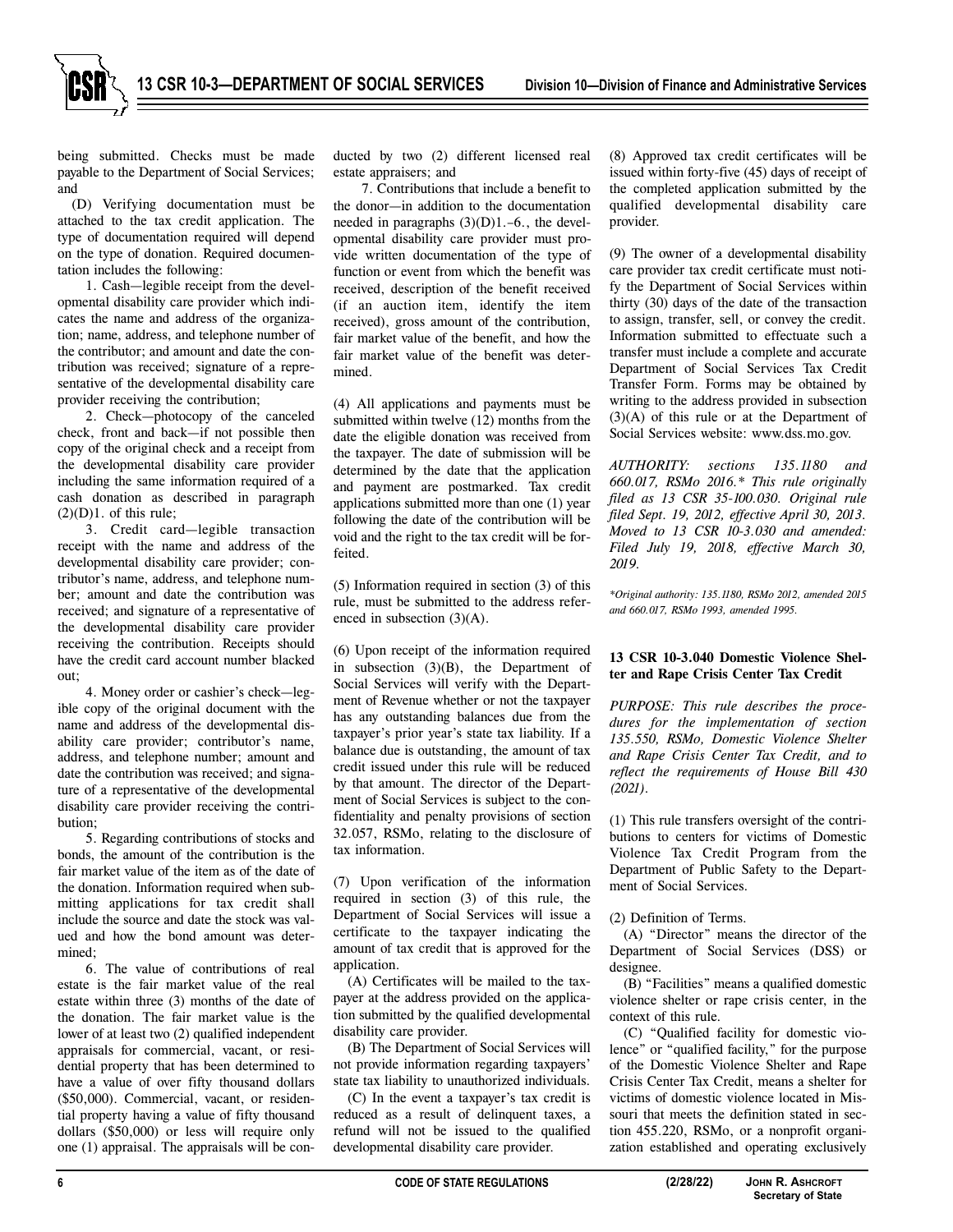

for the purpose of supporting a shelter for victims of domestic violence operated by the state or one (1) of its political subdivisions.

(D) "Rape Crisis Center" means a community-based nonprofit rape crisis center, as defined in section 455.003, RSMo, located in Missouri and that provides the twenty-four- (24-) hour core services of hospital advocacy and crisis hotline support to survivors of rape and sexual assault.

(3) The director will, at least annually, develop and maintain a list of domestic violence shelters and rape crisis centers which are qualified for the tax credit.

(A) Information provided on the list available to taxpayers will be the domestic violence shelter or rape crisis center name and telephone number.

(B) A copy of the qualified facilities is posted on the DSS website and will be made available to taxpayers upon request to the address referenced in paragraph (4)(A)1.

(4) At least annually, the director will determine which facilities in Missouri may be classified as shelters for victims of domestic violence or rape crisis centers for purposes of the tax credit. In order to be an eligible facility for purposes of the tax credit, a facility must meet the definition as set forth in section 135.550, RSMo.

(A) In order for the director to make such determinations, applicants for eligibility must submit the following information:

1. A complete and accurate Domestic Violence Shelter or Rape Crisis Center Tax Credit Application for Agency Eligibility Verification. Applications are available at the Department of Social Services website www.dss.mo.gov or may be obtained by sending a request to—

Department of Social Services

Attn: Domestic Violence Shelter or Rape Crisis Center Tax Credit Program PO Box 216

Jefferson City, MO 65102-0216;

2. A copy of the articles of incorporation;

3. Verification of Internal Revenue Service (IRS) tax exempt status;

4. A brief program description including the number of individuals served annually and the capacity of the facility; and

5. All information should be submitted to the address referenced in paragraph  $(4)(A)1$ .

(B) All domestic violence shelters or rape crisis centers must establish their eligibility on at least an annual basis. All facilities must submit the above information no later than June 1, or as requested by the Department of Social Services, to maintain their eligibility for the tax credit.

(C) Within forty-five (45) days of receipt of all the required documentation, the director will make a determination of eligibility and will notify the domestic violence shelters or rape crisis centers of the determination in writing. Upon a determination of eligibility, a facility will automatically be added to the facility listing.

(D) Qualified facilities must contact the Department of Social Services within thirty (30) days of any changes in business functions that could impact their qualifying status. Within thirty (30) days of notification, the department will review the agency's eligibility for participation in this tax credit program and notify the agency of the determination in writing.

(5) For fiscal years ending on or before June 30, 2022, the director shall equally apportion the total available tax credits among all qualified facilities effective the first day of each state fiscal year (FY). Beginning July 1, 2022, no apportionment is necessary because there is no limit imposed on the cumulative amount of the tax credit.

(A) The director shall inform each qualified facility of its share of the apportioned credits no later than thirty (30) days following July 1 of each fiscal year.

(B) The director shall no less than quarterly review the cumulative amount of apportioned tax credits being utilized by each qualified facility. Upon request by the director, facilities will provide in writing the amount their facility plans to utilize in tax credits for the fiscal year. Domestic violence shelters or rape crisis centers seeking additional apportionment should submit requests to the director in writing. If a facility fails to use all or a portion of their available tax credits throughout the fiscal year, the director may reapportion these unused tax credits to maximize the amount of tax credits available to taxpayers.

(C) Within thirty (30) days of any reapportionment, the director shall notify in writing those facilities that would be affected by the reapportioned tax credit. The director will consider comments the domestic violence shelters or rape crisis centers submit concerning planned future uses of the agency's tax credit allocation prior to the end of the thirty- (30-) day period. The director's decision regarding reapportionment shall be final.

(D) The cumulative amount of credits which may be claimed per any one (1) fiscal year shall not exceed the amount stated in section 135.550, RSMo.

(6) A qualified facility shall report the receipt of any contribution it believes qualifies for the tax credit on a form provided by the director. This form is known as the Domestic Violence Shelter or Rape Crisis Center Tax Credit Application for Claiming Tax Credits.

(A) Facilities may request the tax credit application at the Department of Social Services website www.dss.mo.gov or by writing to the address referenced in paragraph  $(4)(A)1$ .

(B) Facilities shall be permitted to decline a contribution from a taxpayer.

(C) The tax credit application shall be submitted to the director by the domestic violence shelter or rape crisis center within one (1) calendar year of the receipt of the contribution. Tax credit applications submitted more than one (1) year following the date of the contribution will be void and the right to the tax credit will be forfeited.

(D) Verifying documentation must be attached to the tax credit application when submitted by the domestic violence shelter or rape crisis center. The type of documentation required will depend on the type of donation. Required documentation includes the following:

1. Cash—legible receipt from the domestic violence shelter or rape crisis center which indicates the name and address of the organization; name, address, and telephone number of the contributor; amount and date the contribution was received; signature of a representative of the domestic violence shelter or rape crisis center receiving the contribution;

2. Check—photocopy of the canceled check, front and back—if not possible then copy of the original check and a receipt from the domestic violence shelter or rape crisis center including the same information required of a cash donation as described in paragraph  $(6)(D)1$ . of this rule:

3. Credit card—legible transaction receipt with the name and address of the domestic violence shelter or rape crisis center; contributor's name, address, and telephone number; amount and date the contribution was received; signature of a representative of the facility receiving the contribution. Receipts should have the credit card account number blacked out;

4. Money order or cashier's check—legible copy of the original document with the name and address of the domestic violence shelter or rape crisis center; contributor's name, address, and telephone number; amount and date the contribution was received; signature of a representative of the facility receiving the contribution;

5. Regarding contributions of stocks and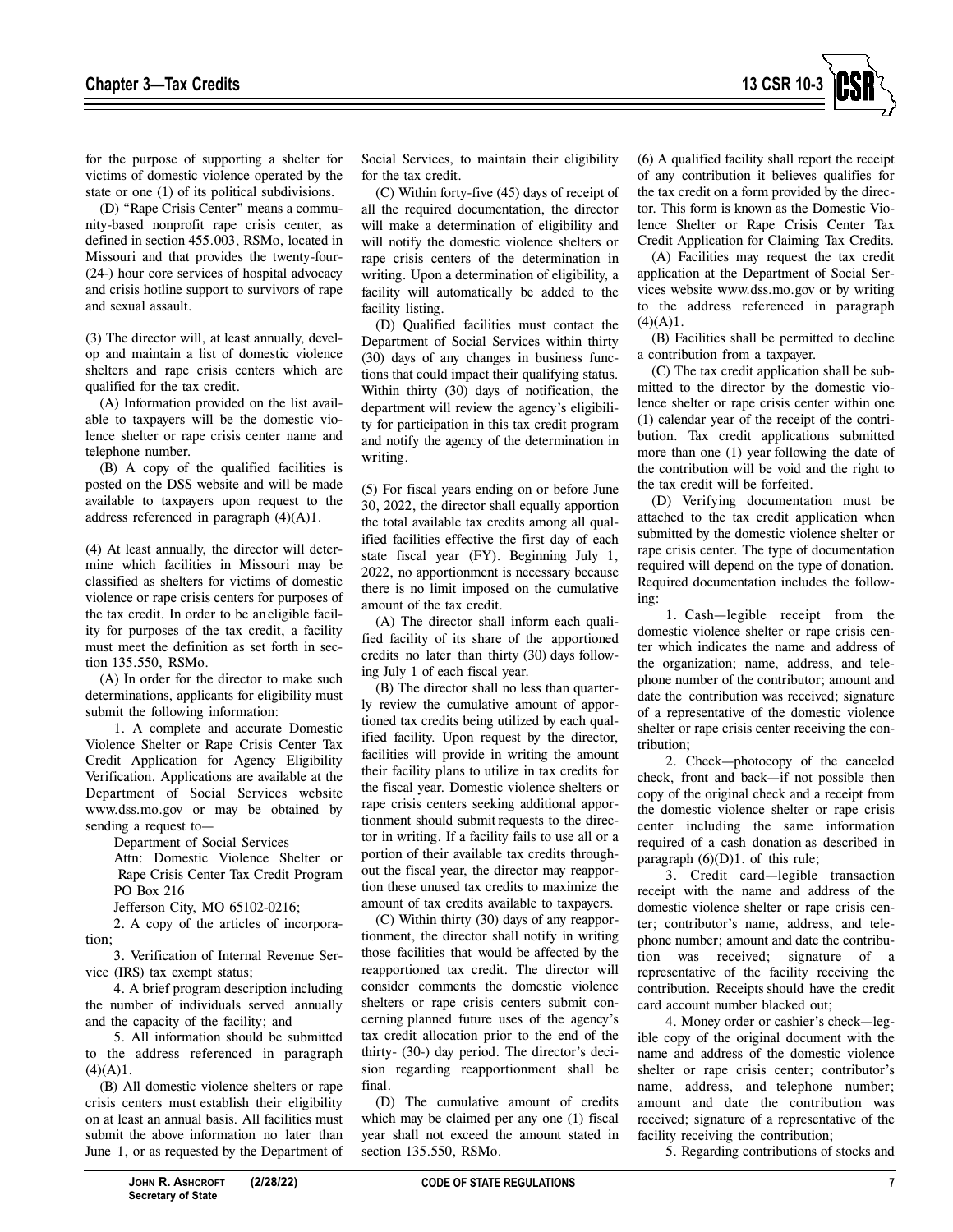

bonds, the amount of the contribution is the fair market value of the item as of the date of the donation. Information required when submitting applications for tax credit shall include the source and date the stock was donated and how the bond amount was determined. Stock value will be determined by calculating the average of the high and low prices for the stock on the date the facility received the stock, multiplied by the number of shares donated; and

6. The value of contributions of real estate shall be the fair market value of the real estate within three (3) months of the date of the donation. The fair market value is the lower of at least two (2) qualified independent appraisals for commercial, vacant, or residential property that has been determined to have a value of over fifty thousand dollars (\$50,000). Commercial, vacant, or residential property having a value fifty thousand dollars (\$50,000) or less will require only one (1) appraisal. The appraisals will be conducted by two (2) different licensed real estate appraisers.

(E) Contributions that include a benefit to the donor—in addition to the documentation needed in paragraphs  $(6)(D)1.-6$ , the domestic violence shelter or rape crisis center must provide written documentation of the type of function or event from which the benefit was received, description of the benefit received (if an auction item, identify the item received), gross amount of the contribution, fair market value of the benefit, and how the fair market value of the benefit was determined.

(7) Tax credits shall be issued in the order contributions are received.

(8) The director will verify with the Director of Revenue any outstanding balances due from taxpayer's prior year's state tax liability. If a balance due is outstanding, the amount of tax credit issued under this rule will be reduced by that amount. The director shall be subject to the confidentiality and penalty provisions of section 32.057, RSMo, relating to the disclosure of tax information.

(9) Within forty-five (45) days of receipt of the tax credit application, the director will provide written notification of its decision to approve the application to the following parties:

(A) Taxpayer (notification to the taxpayer will include the amount of tax credit that was approved); and

(B) Missouri Director of Revenue.

*AUTHORITY: section 660.017, RSMo 2016,* 

*and section 135.550, RSMo Supp. 2021.\* This rule originally filed as 13 CSR 40- 79.010. Emergency rule filed Sept. 18, 2006, effective Oct. 1, 2006, expired March 29, 2007. Original rule filed Sept. 18, 2006, effective March 30, 2007. Moved to 13 CSR 10-3.040 and amended: Filed July 19, 2018, effective March 30, 2019. Amended: Filed Aug. 20, 2021, effective March 30, 2022.* 

*\*Original authority: 135.550, RSMo 1997, amended 1999, 2006, 2007, 2021, and 660.017, RSMo 1993, amended 1995.* 

## **13 CSR 10-3.050 Maternity Home Tax Credit**

*PURPOSE: This rule describes the procedures for the implementation of section 135.600, RSMo, Contributions to Maternity Homes Tax Credit.* 

(1) A maternity home may apply for tax credits on behalf of taxpayers who make contributions to the agency. For fiscal years ending on or before June 30, 2022, the amount of tax credit issued may be equivalent to up to fifty percent (50%) of the contribution to the agency. For fiscal years starting on or after July 1, 2022, the amount of tax credits issued may be equivalent to up to seventy percent (70%) of the contribution to the agency. Initial credits issued cannot be less than fifty dollars (\$50). The amount of credit claimed by a taxpayer cannot exceed the amount of the taxpayer's state tax liability for the taxable year the credit is claimed and cannot exceed fifty thousand dollars (\$50,000) per taxable year. The total amount of tax credits issued under this rule cannot exceed the amount stated in section 135.600, RSMo, in a fiscal year.

(2) Definitions.

(A) "Agency," in the context of this rule, is a qualified maternity home.

(B) "Director," means the director of the Department of Social Services or designee.

(C) "Qualified maternity home," for the purpose of the Maternity Home Tax Credit, means a maternity home that meets the definition stated in section 135.600, RSMo.

(3) The director will annually develop and maintain a list of centers which are qualified for the Maternity Home Tax Credit. A copy of the maternity home listing is posted on the Department of Social Services website: www.dss.mo.gov.

(4) Annually, the director of the Department of Social Services or the director's designee will determine which facilities in Missouri may be classified as maternity homes for purposes of the Maternity Home Tax Credit.

(A) In order for the director of the Department of Social Services to make such determinations, maternity homes seeking qualification should submit the following information:

1. A complete and accurate application. The process to be followed is found on the Maternity Home Tax Credit Application for Agency Eligibility Verification form available on the Department of Social Services website: www.dss.mo.gov or by writing to:

Department of Social Services

Attn: Maternity Home Tax Credit Program

PO Box 626

Jefferson City, MO 65102-0626;

2. A copy of the articles of incorporation;

3. Verification of Internal Revenue Service (IRS) tax exempt status; and

4. A brief program description including the primary business function as it relates to the mission of helping pregnant women, number and ages of pregnant women served annually, facility capacity, and services provided.

(B) Facilities serving women under age eighteen (18) must provide proof of licensure with the Department of Social Services, Children's Division (i.e. license certificate or letter of good standing).

(C) Facilities considered exempt from licensure as described in section 210.516, RSMo, must attest to that status.

(D) All information should be submitted to the address referenced in paragraph  $(4)(A)1$ .

(5) All maternity homes must establish their qualification for the Maternity Home Tax Credit Program on an annual basis.

(6) Prior to the beginning of each state fiscal year, maternity homes must submit an application for eligibility along with the documentation as stated in subsection  $(4)(A)$  of this rule no later than June 1.

(7) Within forty-five (45) days of receipt of the necessary information, the director will make a determination of qualification and notify the maternity home of the determination in writing. Upon a determination of qualification, a maternity home will automatically be added to the maternity home listing.

(8) Qualified maternity homes must contact the Department of Social Services within thirty (30) days of any changes in business functions that could impact their qualifying status. The department will review the agency's eligibility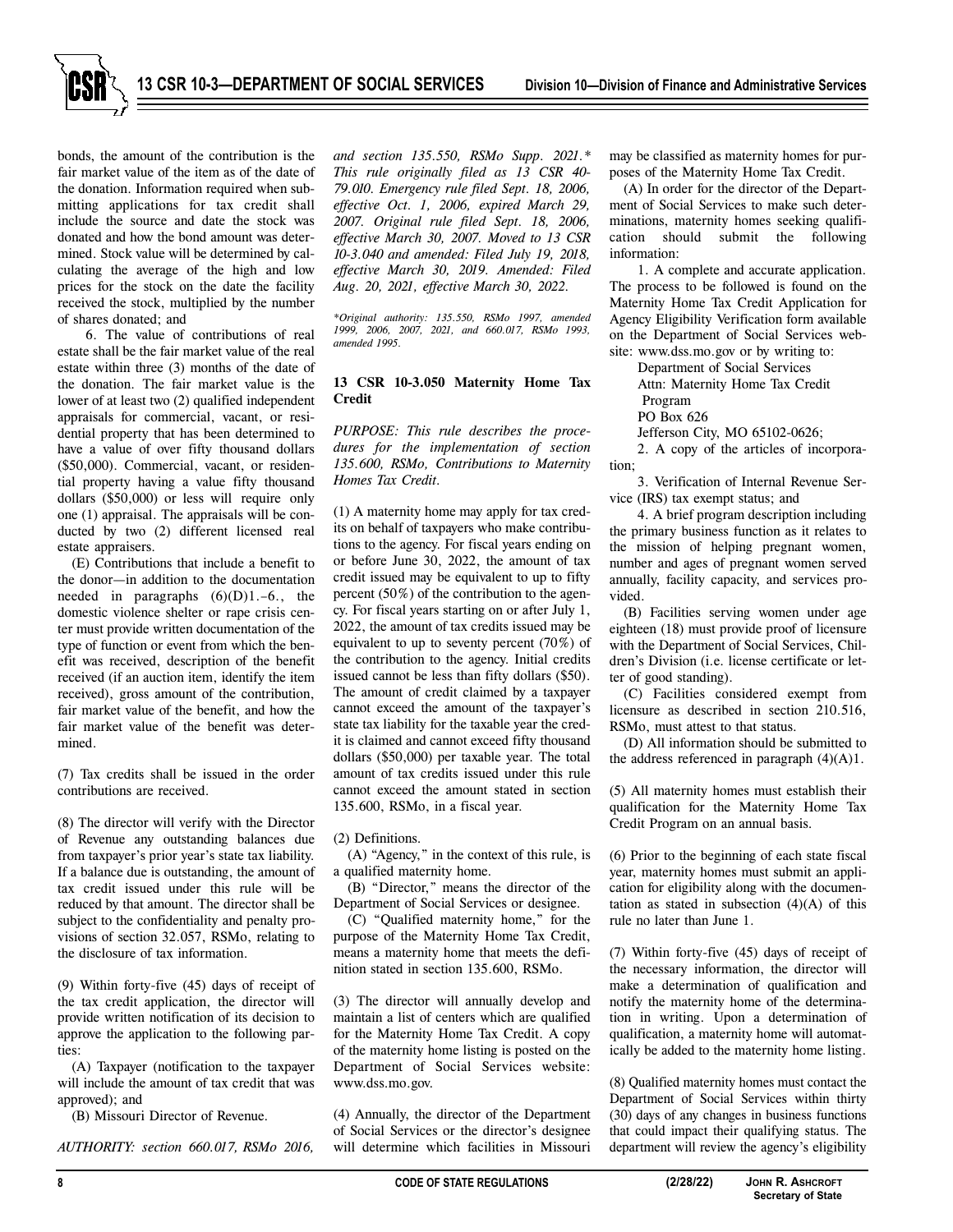

for participation in this tax credit program and notify the agency of the determination in writing.

(9) A qualified maternity home shall report the receipt of any contribution it believes qualifies for the tax credit on a form provided by the Department of Social Services. This form is known as the Maternity Home Tax Credit Application for Claiming Tax Credits.

(A) Maternity homes may request the tax credit application at the Department of Social Services website www.dss.mo.gov or by writing to the address referenced in paragraph  $(4)(A)1$ . of this rule.

(B) Maternity homes are permitted to decline a contribution from a taxpayer.

(C) The tax credit application shall be submitted to the Department of Social Services, by the maternity home, within one (1) calendar year of the receipt of the contribution. Tax credit applications submitted more than one (1) year following the date of the contribution will be void and the right to the tax credit will be forfeited.

(D) Verifying documentation must be attached to the tax credit application when submitted by the Maternity Home. The type of documentation necessary will depend on the type of donation. Necessary documentation includes:

1. Cash—legible receipt from the maternity home, which indicates the name and address of the maternity home; name, address, and telephone number of the contributor; amount of the cash donation and the date the contribution was received; and a signature of a representative of the maternity home receiving the contribution;

2. Check—photocopy of the canceled check, front and back—if not possible then copy of the original check and a receipt from the maternity home including the same information needed for a cash donation as described in paragraph (9)(D)1. of this subsection;

3. Credit card—legible transaction receipt with the name and address of the maternity home; name, address, and telephone number of the contributor; amount and date the contribution was received; and a signature of a representative of the maternity home receiving the contribution. Receipts should have the credit card account number blacked out;

4. Money order or cashier's check—legible copy of the original document with the name and address of the maternity home; name, address, and telephone number of the contributor; amount of the cash donation and the date the contribution was received; and a signature of a representative of the maternity

home receiving the contribution;

5. Regarding contributions of stocks and bonds, the amount of the contribution is the fair market value of the item as of the date of the donation. Information needed when submitting applications for tax credit shall include the source and date the stock was donated and how the bond amount was determined, and confirmation documentation of the transfer from the contributor's account to the maternity home. The division shall directly determine the stock value by calculating the average of the high and low prices for the stock on the date the facility received the stock, multiplied by the number of shares donated; and

6. The value of contributions of real estate is the fair market value of the real estate within three (3) months of the date of the donation. The fair market value is the lower of at least two (2) qualified independent appraisals for commercial, vacant, or residential property that has been determined to have a value of over fifty thousand dollars (\$50,000). Commercial, vacant, or residential property having a value of fifty thousand dollars (\$50,000) or less will require only one (1) appraisal. The appraisals will be conducted by two (2) different, licensed real estate appraisers.

(E) Contributions that include a benefit to the donor in addition to the documentation necessary in paragraphs  $(9)(D)1.-6$ , the maternity home should provide written documentation of the type of function or event from which the benefit was received, description of the benefit received (if an auction item, identify the item received), gross amount of the contribution, fair market value of the benefit, and how the fair market value of the benefit was determined.

(10) The director will verify with the Department of Revenue any outstanding balances due from the taxpayer's prior year's state tax liability. If a balance due is outstanding, the amount of tax credit issued under this rule will be reduced by that amount. The director is subject to the confidentiality and penalty provisions of section 32.057, RSMo, relating to the disclosure of tax information.

(11) Within forty-five (45) days of receipt of the tax credit application, the director will provide written notification of its decision to approve the application to the following parties:

(A) Taxpayer (notification to the taxpayer will include the amount of tax credit that was approved); and

(B) Missouri Department of Revenue.

(12) For fiscal years ending on or before June 30, 2022, the director shall equally apportion the total available tax credits among all qualified maternity homes and the apportionment will be effective the first day of each state fiscal year (FY). Beginning July 1, 2022, no apportionment is necessary because there is no limit imposed on the cumulative amount on the tax credit.

(A) The director shall inform each qualified maternity home of its share of the apportioned credits no later than thirty (30) days following July 1 of each fiscal year.

(B) The director will no less than quarterly, review the cumulative amount of apportioned tax credits being utilized by each qualified maternity home. Upon request by the director, maternity homes will provide in writing the amount their agency plans to utilize in tax credits for the fiscal year along with supporting documentation. Maternity homes seeking additional apportionment should submit requests and supporting documentation to the director in writing. If a maternity home fails to use all or a portion of their available tax credits throughout the fiscal year, the director may reapportion any unused tax credits to maximize the amount of tax credits available to taxpayers.

(C) Within thirty (30) days of any reapportionment, the director shall notify those maternity homes in writing that would be affected by the reapportioned tax credit. The director will consider comments the maternity homes submit concerning planned future uses of the agency's tax credit allocation prior to the end of the thirty- (30-) day period. The director's decision regarding reapportionment shall be final.

*AUTHORITY: section 660.017, RSMo 2016, and section 135.600, RSMo Supp. 2021.\* This rule previously filed as 13 CSR 40- 80.010. Emergency rule filed May 26, 1998, effective June 11, 1998, expired Feb. 25, 1999. Original rule filed May 26, 1998, effective Nov. 30, 1998. Amended: Filed Sept. 1, 1999, effective April 30, 2000. Rescinded, moved, and readopted: Filed July 19, 2018, effective March 30, 2019. Amended: Filed Aug. 20, 2021, effective March 30, 2022.* 

*\*Original authority: 135.600, RSMo 1997, amended 1999, 2007, 2014, 2018, 2021, and 660.017, RSMo 1993, amended 1995.* 

#### **13 CSR 10-3.060 Diaper Bank Tax Credit**

*PURPOSE: This rule describes the procedures for the implementation of section 135.621, RSMo, Contributions to Diaper Bank Tax Credit.*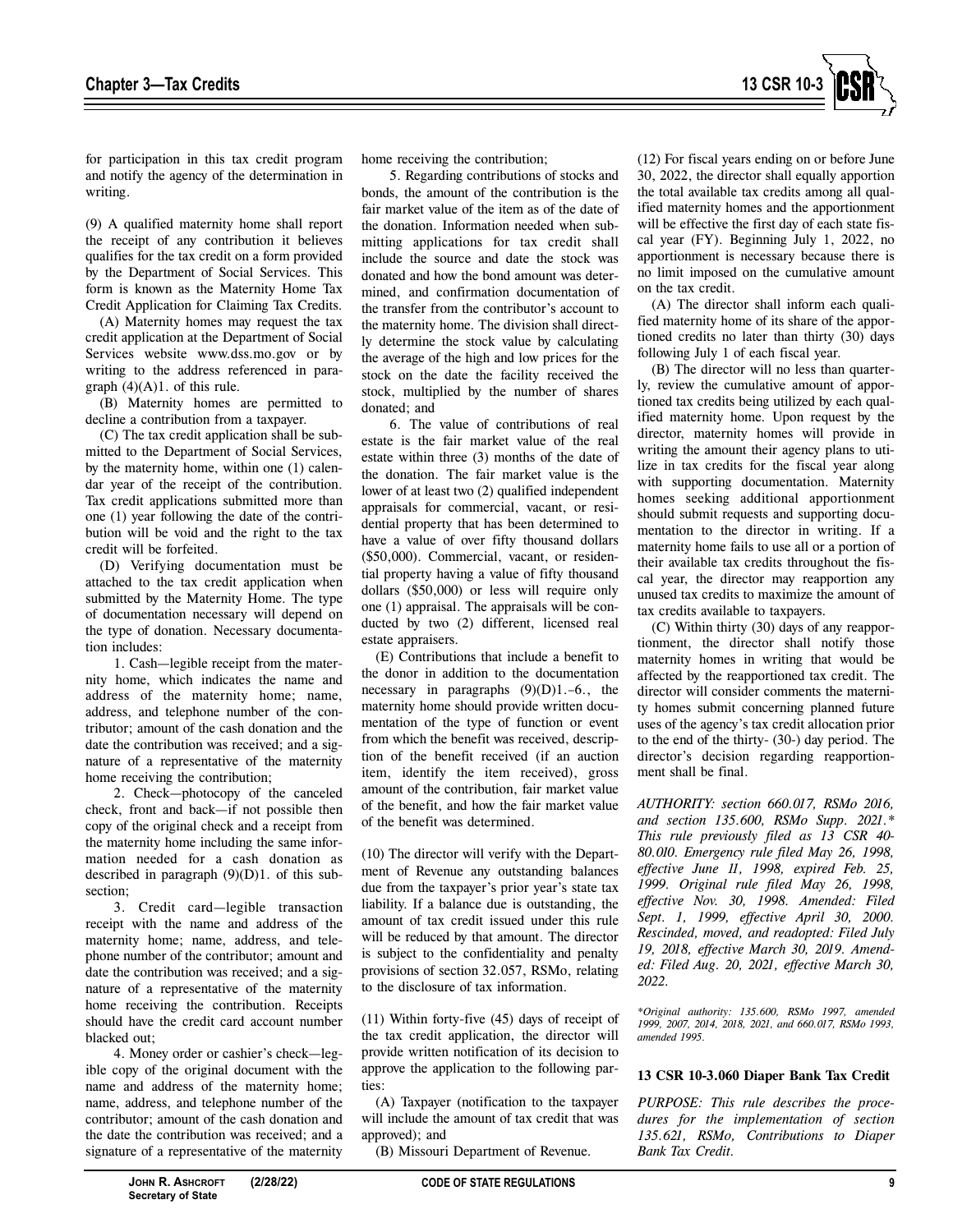

**13 CSR 10-3—DEPARTMENT OF SOCIAL SERVICES Division 10—Division of Finance and Administrative Services**

*PUBLISHER'S NOTE: The secretary of state has determined that the publication of the entire text of the material which is incorporated by reference as a portion of this rule would be unduly cumbersome or expensive. This material as incorporated by reference in this rule shall be maintained by the agency at its headquarters and shall be made available to the public for inspection and copying at no more than the actual cost of reproduction. This note applies only to the reference material. The entire text of the rule is printed here.* 

(1) A diaper bank may apply for tax credits on behalf of taxpayers who make contributions to the agency. The amount of tax credit issued may be equivalent to up to fifty percent (50%) of the contribution to the agency. Initial credits issued cannot be less than fifty dollars (\$50). The amount of credit claimed by a taxpayer cannot exceed the amount of the taxpayer's state tax liability for the taxable year the credit is claimed and cannot exceed fifty thousand dollars (\$50,000) per taxable year. The total amount of tax credits issued under this rule cannot exceed the amount stated in section 135.621, RSMo. in a fiscal year.

(2) Definitions of terms.

(A) "Director," means the director of the Department of Social Services (DSS) or designee.

(B) "Qualified diaper bank," for the purpose of the Diaper Bank Tax Credit, means a diaper bank that meets the definition stated in section 135.621, RSMo.

(3) Beginning July 1, 2019, the director will annually develop and maintain a list of centers which are qualified for the Diaper Bank Tax Credit. A copy of the diaper bank listing will be posted annually after July 1, 2019, on the Department of Social Services website: www.dss.mo.gov.

(4) Annually, the director of the Department of Social Services will determine which facilities in Missouri may be classified as diaper banks for purposes of the Diaper Bank Tax Credit. To be a qualified diaper bank for the purpose of the Diaper Bank Tax Credit, a facility must meet the definition set forth in section 135.621, RSMo.

(A) In order for the director to make such determinations, diaper banks seeking qualification should submit the following information:

1. A complete and accurate application. The process to be followed is found on the Diaper Bank Tax Credit Application for Agency Eligibility Verification form which is

incorporated by reference and made a part of this rule as published by the Department of Social Services, Division of Finance and Administrative Services, 221 West High Street, Jefferson City, MO 65101, and is available on the DSS website at www.dss.mo.gov, or by writing to the address below. This does not incorporate any subsequent amendments or additions.

Department of Social Services Attn: Diaper Bank Tax Credit Program PO Box 853

Jefferson City, MO 65102-0853;

2. A copy of the articles of incorporation;

3. Verification of Internal Revenue Service (IRS) tax exempt status; and

4. A brief program description including the primary business function as it relates to the mission of helping persons in need of diapers and hygiene products for infants, children, and incontinent adults, the number served annually, and a list of the schools, health care facilities, governmental agencies, or other non-profit entities which received diapers and hygiene products from the diaper bank in the last calendar year.

(B) All information should be submitted to the address referenced in paragraph  $(4)(A)1$ . of this subsection.

(5) All diaper banks must establish their eligibility for the Diaper Bank Tax Credit Program on a prospective basis by submitting an application for eligibility along with the required documentation as stated in subsection  $(4)(A)$  of this rule no later than June 1.

(6) By August 1, the director will make a determination of qualification and notify the diaper bank of the determination in writing.

(7) Qualified diaper banks must contact the Department of Social Services within thirty (30) days of any changes in business functions that could impact their qualifying status. The department will review the agency's eligibility for participation in this tax credit program and notify the agency of the determination in writing.

(8) A qualified diaper bank shall report the receipt of any contribution it believes qualifies for the tax credit on a form provided by the Department of Social Services. This form is known as the Diaper Bank Tax Credit Application for Claiming Tax Credits.

(A) Diaper banks may request the tax credit application at the Department of Social Services website: www.dss.mo.gov or by writing to the address referenced in paragraph  $(4)(A)1$ . of this rule.

(B) Diaper banks are permitted to decline a contribution from a taxpayer.

(C) The tax credit application shall be submitted to the Department of Social Services, by the diaper bank, within one (1) calendar year of the receipt of the contribution. Tax credit applications submitted more than one (1) year following the date of the contribution will be void and the right to the tax credit will be forfeited.

(D) Verifying documentation must be attached to the tax credit application when submitted by the diaper bank. The type of documentation necessary will depend on the type of donation. Necessary documentation includes the following:

1. Cash—legible receipt from the diaper bank, which indicates the name and address of the diaper bank; name, address, and telephone number of the contributor; amount of the cash donation and the date the contribution was received; and a signature of a representative of the diaper bank receiving the contribution;

2. Check—photocopy of the canceled check, front and back—if not possible then copy of the original check and a receipt from the diaper bank including the same information needed for a cash donation as described in paragraph  $(8)(D)1$ .;

3. Credit card—legible transaction receipt with the name and address of the diaper bank; name, address, and telephone number of the contributor; amount and date the contribution was received; and a signature of a representative of the diaper bank receiving the contribution. Receipts should have the credit card account number redacted;

4. Money order or cashier's check—legible copy of the original document with the name and address of the diaper bank; name, address, and telephone number of the contributor; amount of the cash donation, and the date the contribution was received; and a signature of a representative of the diaper bank receiving the contribution;

5. Stocks and bonds—the amount of the contribution is the fair market value of the item as of the date of the donation. Information needed when submitting applications for tax credit shall include the source, date, and number of shares of stock which was donated, and confirmation documentation of the transfer from the contributor's account to the diaper bank;

6. Real estate—the fair market value of the real estate within three (3) months prior to the date of the donation. The fair market value is the lower of at least two (2) qualified independent appraisals for commercial, vacant, or residential property that has been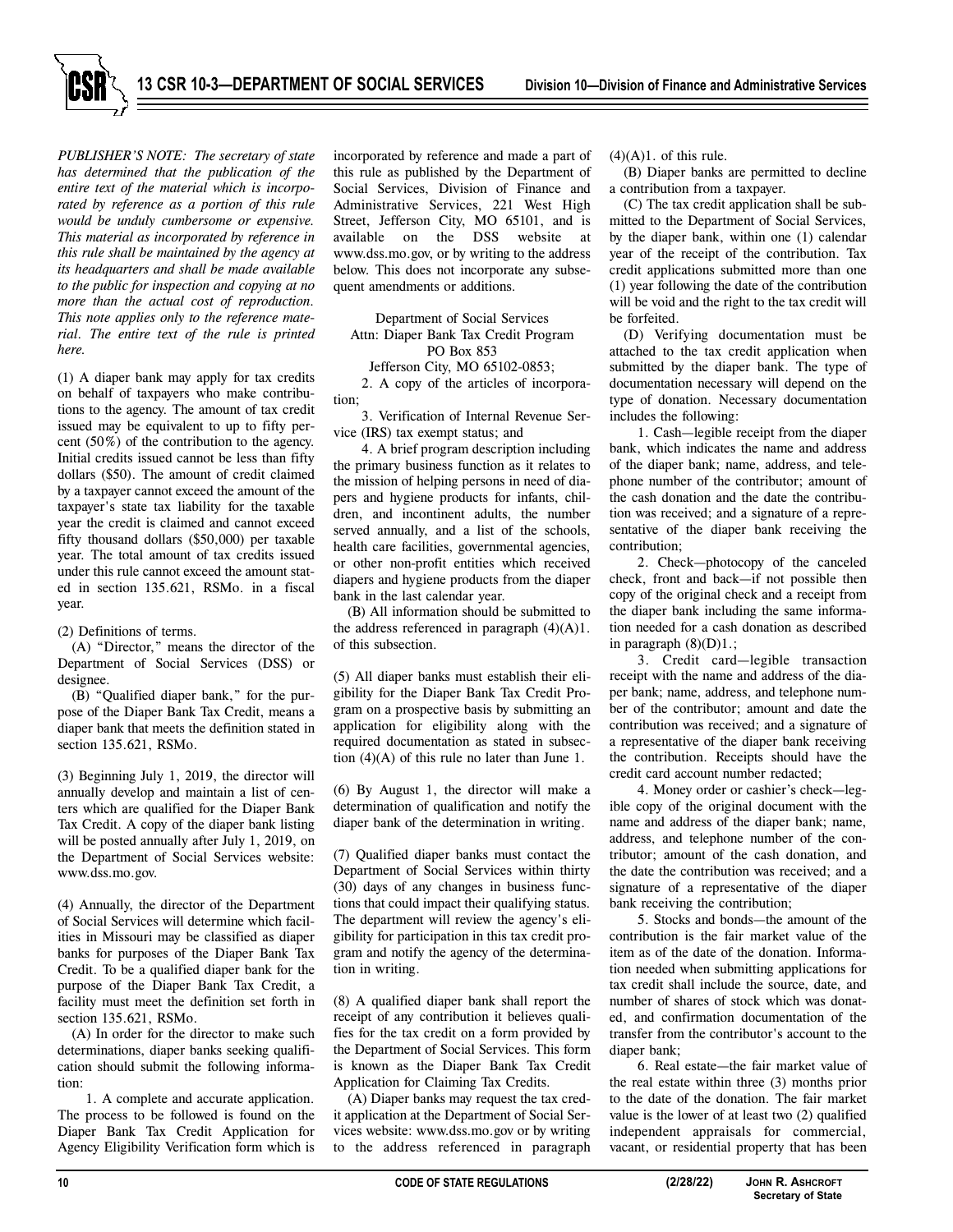

determined to have a value of over fifty thousand dollars (\$50,000). Commercial, vacant, or residential property having a value of fifty thousand dollars (\$50,000) or less will require only one (1) appraisal. The appraisals will be conducted by two  $(2)$  different, licensed real estate appraisers; and

7. Contributions that include a benefit to the donor—in addition to the documentation necessary in paragraphs  $(8)(D)1.-6$ , the diaper bank shall provide written documentation of the type of function or event from which the benefit was received, description of the benefit received (if an auction item, identify the item received), gross amount of the contribution, fair market value of the benefit, and how the fair market value of the benefit was determined.

(9) The director will verify with the Department of Revenue any outstanding balances due from the taxpayer's prior year's state tax liability. If a balance due is outstanding, the amount of tax credit issued under this rule will be reduced by that amount. The director is subject to the confidentiality and penalty provisions of section 32.057, RSMo, relating to the disclosure of tax information.

(10) Within forty-five (45) days of receipt of the tax credit application, the director will provide written notification of its decision to approve or deny the application to the following parties:

(A) Taxpayer (notification to the taxpayer will include the amount of tax credit that was approved); and

(B) Missouri Department of Revenue.

(11) Each eligible diaper bank determination shall be final after receipt of written notice from the DSS, unless the diaper bank files a protest with the director setting forth the grounds on which the protest is based, within thirty (30) days from the date of receipt of written notice from the DSS to the diaper bank. If a timely protest is filed, the director shall reconsider the determination the diaper bank has so requested. The director shall issue a final decision within forty-five (45) days of protest from the diaper bank.

(12) The director shall equally apportion the total available tax credits among all qualified diaper banks, and the apportionment will be effective the first day of each state fiscal year (FY).

(A) The director shall inform each qualified diaper bank of its share of the apportioned credits no later than thirty (30) days following July 1 of each fiscal year.

(B) The director will, no less than quarter-

Those who donate to qualifying providers are

(1) An eligible provider may apply for tax credits on behalf of taxpayers who make donations to the provider as provided herein.

ly, review the cumulative amount of apportioned tax credits being utilized by each qualified diaper bank. Upon request by the director, diaper banks will provide in writing the amount their agency plans to utilize in tax credits for the fiscal year along with supporting documentation. Diaper banks seeking additional apportionment shall submit requests and supporting documentation to the director in writing. If a diaper bank fails to use all or a portion of their available tax credits throughout the fiscal year, the director may reapportion any unused tax credits to maximize the amount of tax credits available

(C) Within thirty (30) days of any reapportionment, the director shall notify those diaper banks in writing that would be affected by the reapportioned tax credit. The director will consider comments the diaper banks submit concerning planned future uses of the agency's tax credit allocation prior to the end of the thirty (30) day period. The director's decision regarding reapportionment shall be

*AUTHORITY: section 660.017, RSMo 2016, and section 135.621, RSMo Supp. 2018.\* Original rule filed Feb. 1, 2019, effective* 

*\*Original authority: 135.621, RSMo 2018 and 660.017,* 

**13 CSR 10-3.070 Unmet Health, Hunger, and Hygiene Needs of Children In School** 

*PURPOSE: This rule describes procedures for the implementation of section 135.1125, RSMo, to provide a tax credit for funding for unmet health, hunger, and hygiene needs of* 

*PUBLISHER'S NOTE: The secretary of state has determined that the publication of the entire text of the material which is incorporated by reference as a portion of this rule would be unduly cumbersome or expensive. This material as incorporated by reference in this rule shall be maintained by the agency at its headquarters and shall be made available to the public for inspection and copying at no more than the actual cost of reproduction. This note applies only to the reference material. The entire text of the rule is printed* 

to taxpayers.

final.

*Aug. 30, 2019.* 

**Tax Credit** 

*here.* 

*children in school.* 

*RSMo 1993, amended 1995.* 

eligible to receive a tax credit up to fifty percent (50%) of their donation. Qualified health, hunger, and hygiene providers that accept these donations are required to remit payments equivalent to the amount of the tax credit to the state of Missouri.

(2) Definitions of terms.

(A) "Director," means the director of the Department of Social Services (DSS) or designee.

(B) "Eligible donation," means a donation that meets the definition stated in section 135.1125, RSMo.

(C) "Eligible provider," means a provider that meets the definition stated in section 135.1125, RSMo.

(D) "Taxpayer," means a person or entity that meets the definition stated in section 135.1125, RSMo.

(3) An application for the Unmet Health, Hunger, and Hygiene Needs of Children In School Tax Credit must be submitted by an eligible provider on behalf of a taxpayer. Acceptable applications for the tax credit require—

(A) A complete and accurate Unmet Health, Hunger, and Hygiene Needs of Children In School Tax Credit Application. Applications which are incorporated by reference and made a part of this rule as published by the Department of Social Services, Division of Finance and Administrative Services, 221 West High Street, Jefferson City,<br>MO 65101. at its website: MO 65101, at its website: www.dss.mo.gov/dfas/taxcredit/index.htm, or by writing to the address below. This does not incorporate any subsequent amendments or additions.

Department of Social Services

Attn: Unmet Health, Hunger, and Hygiene Needs of

> Children In School Tax Credit PO Box 853

Jefferson City, MO 65102-0853;

(B) A statement attesting to the receipt of an eligible donation, which includes the following information:

1. Taxpayer type and supporting documentation;

2. Taxpayer's name;

3. Taxpayer's identification number;

4. Amount of the eligible donation and verifying documentation, when applicable;

5. Amount of anticipated tax credit; 6. Date the donation was received by the

eligible provider; and

7. The signature of the executive director of the eligible provider;

(C) Payment from the eligible provider in